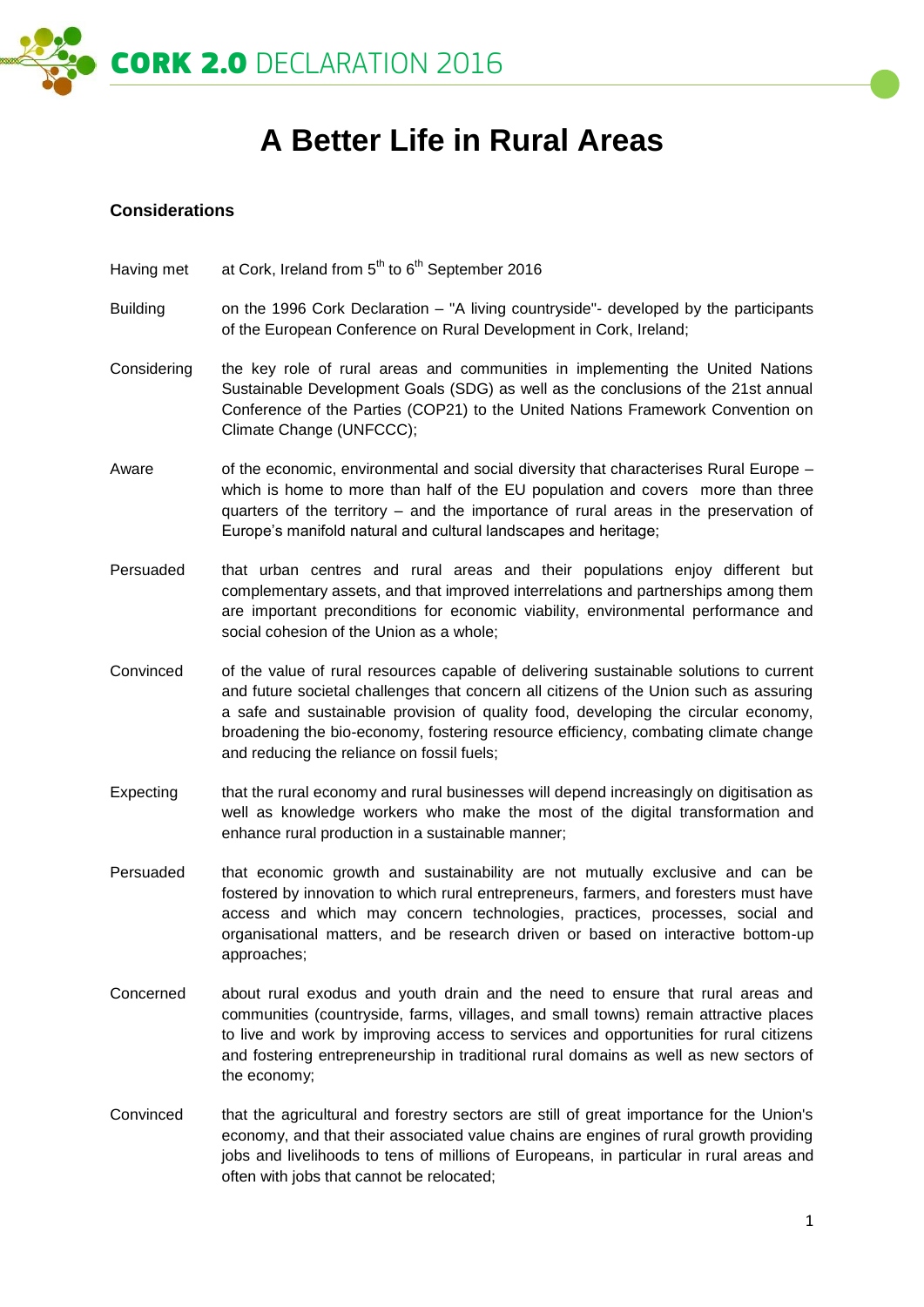CORK 2.0 DECLARATION 2016

| Aware       | of the role of agriculture and forestry in shaping the landscapes and the importance of<br>farmers and foresters as stewards of the countryside and principal providers of<br>environmental public goods and services related to biodiversity, soil, water and<br>climate action;                                                          |
|-------------|--------------------------------------------------------------------------------------------------------------------------------------------------------------------------------------------------------------------------------------------------------------------------------------------------------------------------------------------|
| Mindful     | of the need for a strong territorial emphasis within the Common Agricultural Policy,<br>operating in complementarity with other EU policies and focusing on delivering<br>relevant results for rural citizens and society as a whole;                                                                                                      |
| Determined  | to strengthen the integration of local initiatives and rural capacity building in<br>mainstream EU policy making, in particular through bottom-up approaches to local<br>development such as LEADER and Community Led Local Development;                                                                                                   |
| Committed   | to ensure participation of rural development actors and stakeholders in line with the<br>European Code of Conduct on Partnership;                                                                                                                                                                                                          |
| Considering | the opinion of the Committee of the Regions concerning innovation and modernisation<br>of the rural economy, the opinion of the European Economic and Social Committee on<br>Rural Development Programmes as well as the valuable reflections by other rural<br>stakeholder groups on the prospect for rural and agricultural development; |
| Confident   | that a result-oriented Common Agricultural and Rural Development Policy with a<br>strengthened strategic approach is a key instruments to deliver on EU priorities;                                                                                                                                                                        |
| Dedicated   | to ensure the principle of subsidiarity as well as simplification and transparency of the<br>policy design;                                                                                                                                                                                                                                |

#### **Policy Orientations**

We, the participants at the Cork 2.0 European Conference on Rural Development, declare that an innovative, integrated and inclusive rural and agricultural policy in the European Union should be guided by the following ten policy orientations:

# **Point 1: Promoting Rural Prosperity**

The rural potential to deliver innovative, inclusive and sustainable solutions for current and future societal challenges such as economic prosperity, food security, climate change, resource management, social inclusion, and integration of migrants should be better recognised. A rural proofing mechanism should ensure this is reflected in Union policies and strategies. Rural and agricultural policies should build on the identity and dynamism of rural areas through the implementation of integrated strategies and multi-sectorial approaches. They should promote diversification and foster entrepreneurship, investment, innovation and employment. These policies should also give value to rural identity and enhance sustainability, social inclusion and local development, as well as the resilience of farms and rural communities.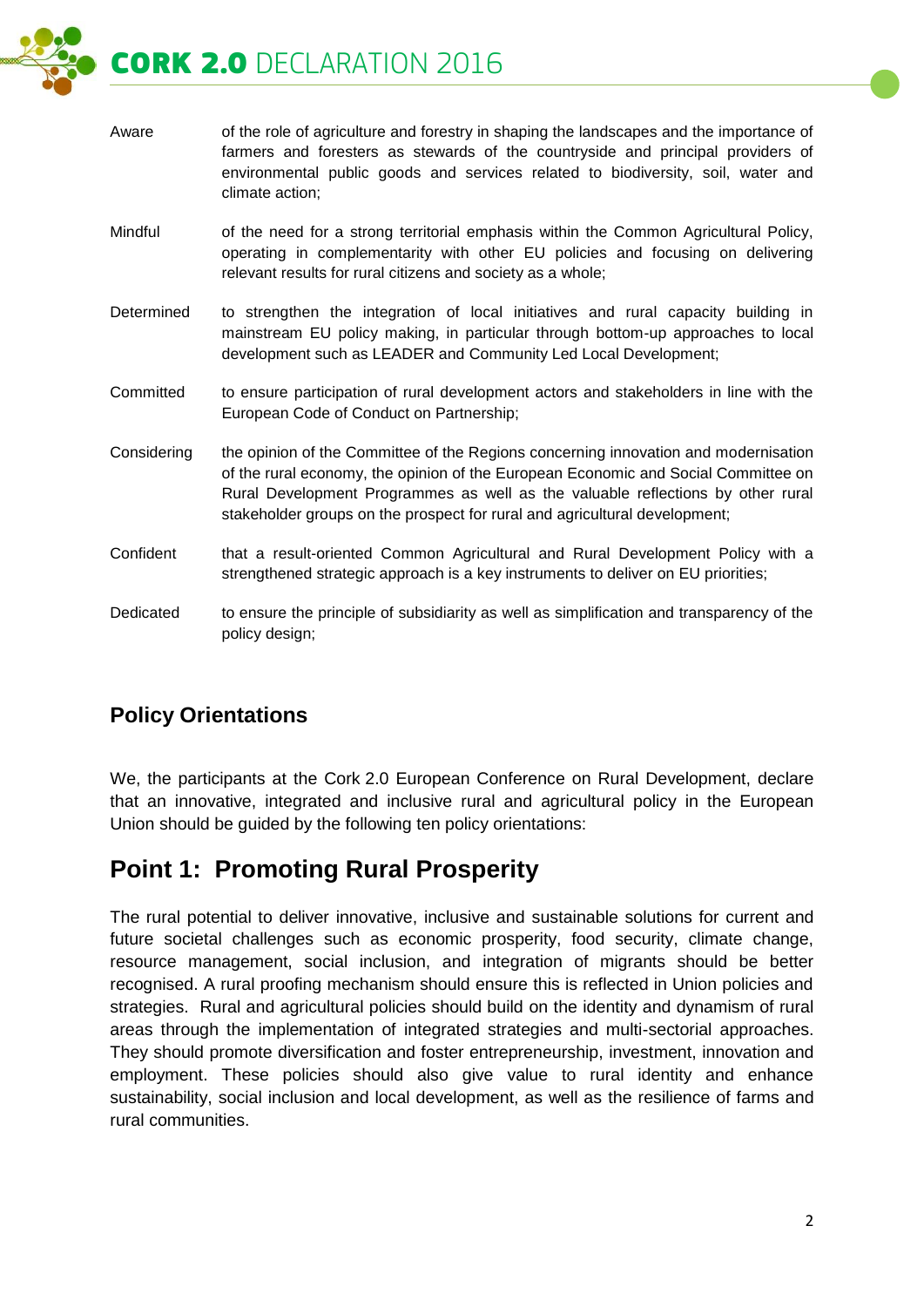

# **Point 2: Strengthening Rural Value Chains**

Union policies should focus on integrated approaches to developing and strengthening rural value chains and local productive networks. They should reflect emerging business opportunities for agriculture, forestry and rural enterprises related to the circular, green, and fossil-free economies. The growing concerns of consumers about the quality of products and production processes as well as their demand for healthy food must also be met. Policies must promote new approaches to horizontal and vertical integration that ensure fair and transparent contractual relations within the supply chain, and legal possibilities for organizing farmers' collective actions. Farmers should be provided with effective risk management tools.

### **Point 3: Investing in Rural Viability and Vitality**

Union support for investment in rural areas should focus on generating added value for society. Investments in business development, public and private services, essential infrastructure and capacity building should deliver towards the common EU objectives notably in relation to jobs and green and inclusive growth. They should also provide for selfsustaining initiatives that foster a competitive and diversified agriculture and rural economy. Particular attention must be given to overcome the digital divide and develop the potential offered by connectivity and digitisation of rural areas. Policies should promote rural quality of life, and meet the aspirations of rural youth for diverse and well-rewarded employment as well as facilitate generational renewal. Efforts should be made to extend the reach, scope, and leverage of funding by providing innovative financial instruments. Union support should strengthen rural-urban linkages and align the sustainable development of both rural and urban areas.

### **Point 4: Preserving the Rural Environment**

Land management has a key role in the interface between citizens and the environment. Policies must incentivise the delivery of environmental public goods, including the preservation of Europe's natural and cultural heritage. These consist of a rich diversity of habitats of flora and fauna, and landscape amenities which depend to a large degree on farming and forestry systems. Measures to reward the delivery of environmental public goods and services should reflect the variety of local circumstances. The intrinsic value of the rural environment provides benefits to local economic development, eco-tourism, healthy living, food identity and branding as well as the promotion of the countryside for recreation.

# **Point 5: Managing Natural Resources**

Increased pressure on natural resources resulting from growing demand for food, feed, fibre and biomaterial must be met by coordinated cross-sectorial policy responses. These should ensure the sustainable management of natural resources such as water, soil, and biodiversity, being the very means of agricultural and forestry production. The loss of genetic diversity must be reversed and the maintenance and sustainable use of plant and animal genetic resources ensured through appropriate public and private action. There is a need to develop and mainstream innovative, science-based solutions that allow for producing more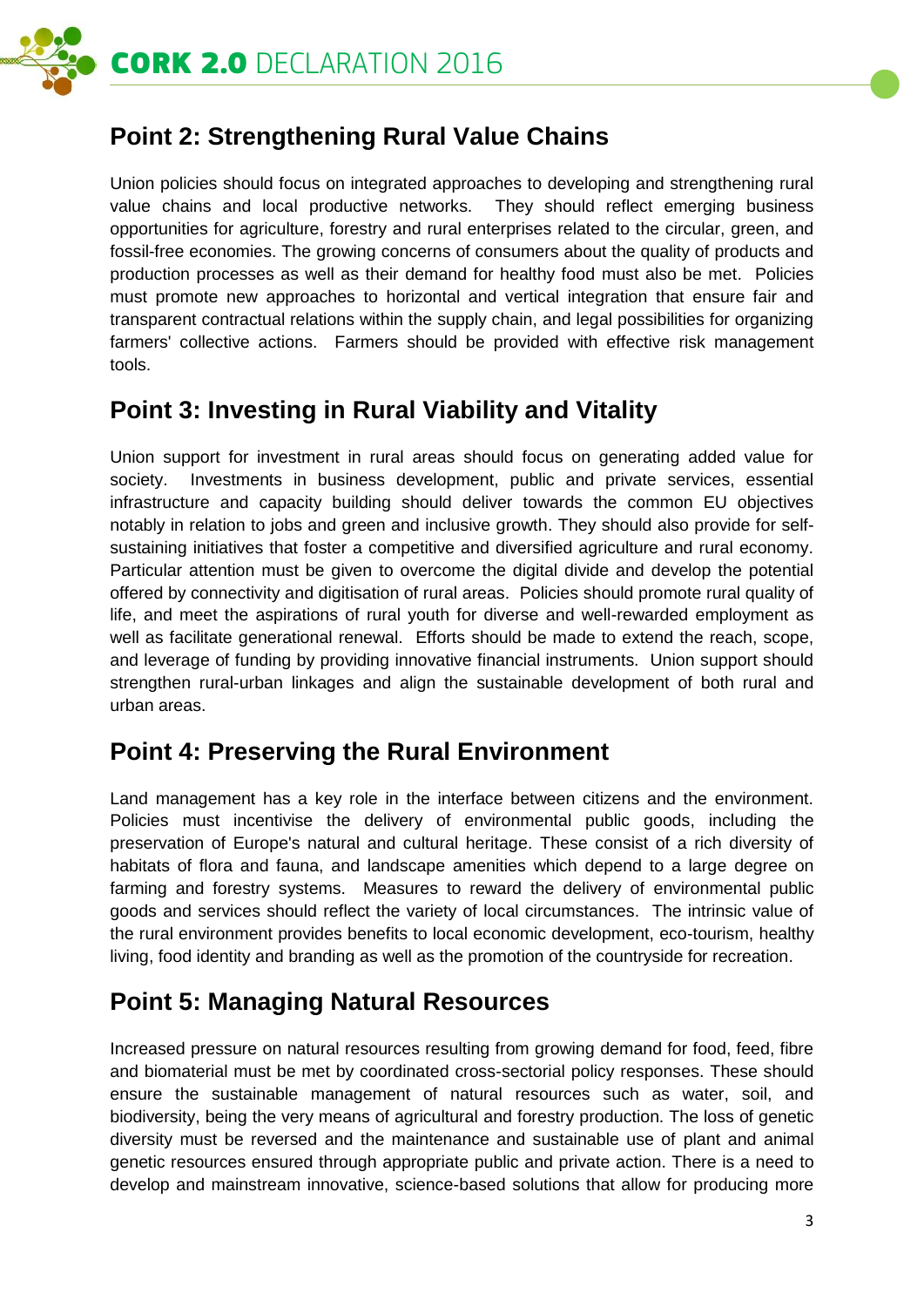

with less while ensuring that natural resources are at the disposal of future generations. Effective formats of knowledge exchange and advice should be developed and support provided for the adoption of well-designed land management schemes.

# **Point 6: Encouraging Climate Action**

Given the critical need to address the climate challenge in rural as well as urban areas, support must be targeted to the implementation of effective mitigation and adaptation strategies. There is significant scope for carbon sequestration and storage in rural areas. Action must go beyond carbon-based solutions and should promote sound nutrient and livestock management. Farmers and foresters should be encouraged to provide climate services and to engage in adaptation efforts. The potential for rural areas to produce sustainable renewable energy as well as bio-materials should be developed through appropriate investment schemes. Priority should be given to further developing the circular economy as well as the cascading use of biomaterials.

## **Point 7: Boosting Knowledge and Innovation**

Rural communities must participate in the knowledge economy in order to fully utilise the advances in research and development. Rural businesses, including farmers and foresters, of all types and sizes must have access to appropriate technology, state-of-the-art connectivity, as well as new management tools to deliver economic, social and environmental benefits. Stronger policy focus on social innovation, learning, education, advice and vocational training is essential for developing the skills needed. This should be accompanied by the strengthening of peer-to-peer exchange, networking and cooperation amongst farmers and rural entrepreneurs. The needs and contributions of rural areas should be clearly reflected on the research agenda in the European Union. Industry, researchers, practitioners, knowledge providers, civil society and public authorities must work closer together to better exploit and share opportunities arising from scientific and technological progress.

### **Point 8: Enhancing Rural Governance**

The administrative capacity and effectiveness of regional and local governments and community-based groups must be enhanced, where necessary, through the provision of technical assistance, training, cooperation and networking. Building on the success of LEADER and the European Innovation Partnership for Agriculture, bottom-up and locally led initiatives should be rolled out to mobilise rural potentials. The architecture of the CAP must be based on a common strategic and programming framework that provides for targeting all interventions to well-defined economic, social, and environmental objectives. This should reflect the needs and aspirations of the territories concerned and should respect the partnership principle. The reach, scope, and leverage of funding must be enhanced through an extended development and use of financial instruments. Rural and agricultural policies must interact with the wider context of national and regional strategies and work in complementarity and coherence with other policies.